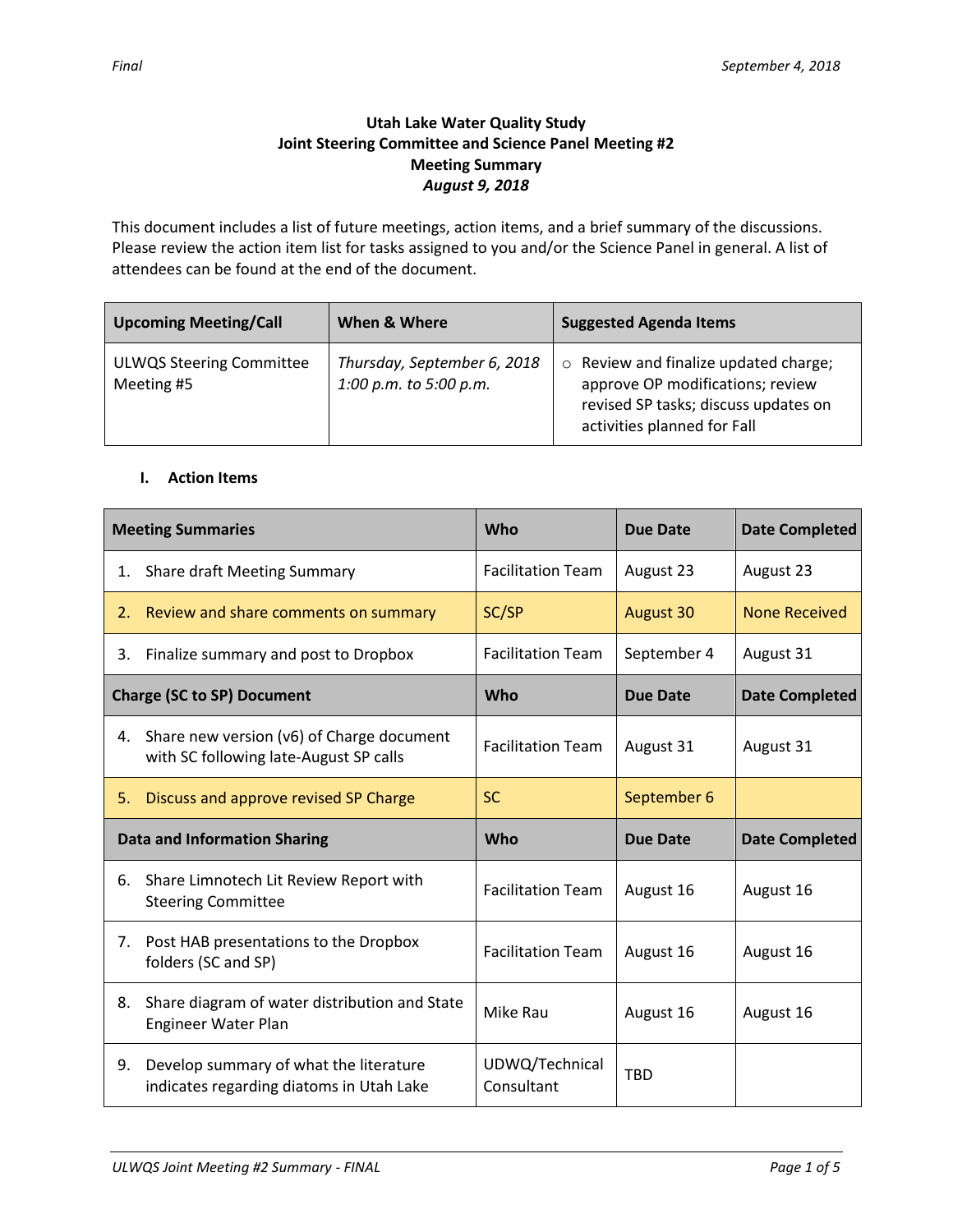| <b>SC and SP Operating Principles</b>                                                                                      | <b>Who</b>                             | Due Date  | Date Completed |
|----------------------------------------------------------------------------------------------------------------------------|----------------------------------------|-----------|----------------|
| 10. Update SC operating principles to address<br>possibility of future SP membership changes                               | Co-chairs/<br><b>Facilitation Team</b> | August 31 | August 31      |
| 11. Update SC and SP operating principles to<br>address integration of information/emails<br>from outside the SC and/or SP | Co-chairs/<br><b>Facilitation Team</b> | August 31 | August 31      |

## **II. Meeting Recording**

A recording of the meeting (also available on the DWQ website in the near future) can be found at the following link: **<http://resolv.adobeconnect.com/pqzdeqip04tk/>**. Please use the video scroll bar along the bottom of the recording window to find the appropriate time in the webinar recording for the session you would like to watch. There are bookmarks in the 'Events Index' on the left side of the screen identifying each session. In addition, a 'recording agenda' is attached at the end of the summary which also provides the timestamps for when each session begins in the webinar recording.

## **III. Key Points of Discussion**

#### Welcome and Agenda Review

Meeting Facilitator Paul De Morgan, RESOLVE, welcomed everyone to the second joint meeting of the ULWQS Steering Committee and Science Panel and gave an overview of the meeting agenda. One member of the Steering Committee requested that the presentation on HABs be moved to the end of the agenda to ensure that the update on the Science Panel discussions would not be cut short. The Steering Committee co-chairs, and rest of the Steering Committee, agreed with the suggestion.

## Sharing Information with the Science Panel

Mr. De Morgan described the exchange of emails that took place between Dr. LaVere Merritt, BYU emeritus professor, and Dr. Mike Brett, University of Washington and member of the ULWQS Science Panel, and the official response the Science Panel ultimately sent to Dr. Merritt. He indicated that the email dialogue that transpired with Dr. Merritt was quite fruitful, but explained that a process concern was raised by the exchange. Specifically, while the majority of the members of the Steering Committee and Science Panel were included in the exchange, certain individuals were left off the recipient list. Mr. De Morgan suggested that in the future, members of the public should contact the Steering Committee and/or Science Panel via the specific members of the Steering Committee that serve their interests, or through the public comment process. Those members of the Steering Committee could then pass information along to the facilitation team to share with everyone. The facilitation team could also track the information being shared. The group agreed with this process and asked that language be added to the Operating Principles.

## Science Panel Membership

Eric Ellis, ULWQS Steering Committee Co-Chair, briefly described the Science Panel Composition Memo he and Erica Gaddis, Co-Chair, distributed to the Steering Committee and Science Panel in response to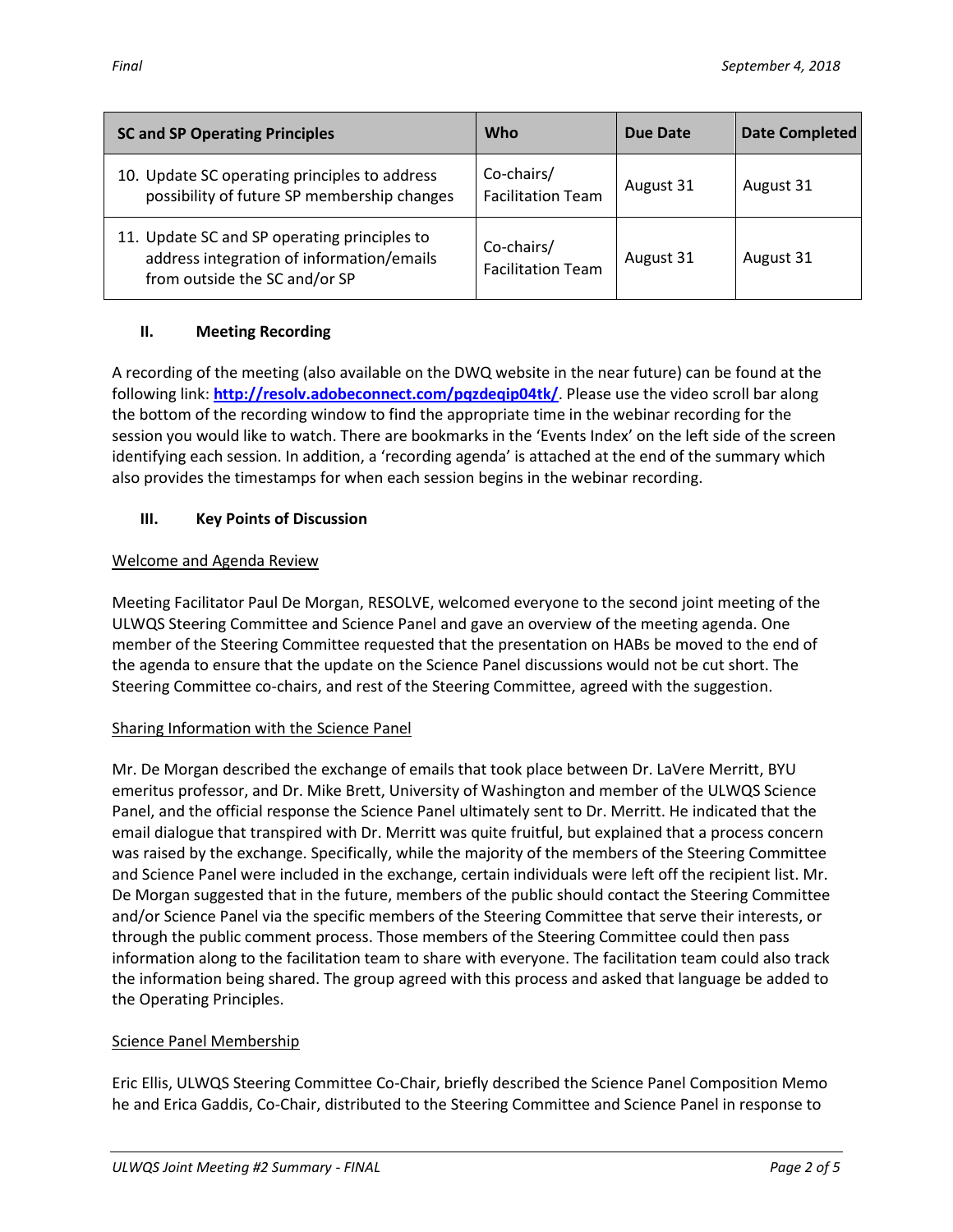the nomination of a replacement for Sam Rushforth, who had resigned from the Science Panel prior to the first meeting. The memo presented a couple of options for moving forward: 1) leaving the composition of the Science Panel "as-is" for the time being; or 2) opening up a nominations process to add an additional member(s) to the Science Panel. An anonymous vote among the 15 Steering Committee members present concluded that the Steering Committee preferred to leave the Science Panel "as-is" for the time being.

# Science Panel: Update on Deliberations

Mr. De Morgan asked the group to review the updated version of the Science Panel Charge document (from the Steering Committee to the Science Panel) and discuss the high-level charge questions in addition to the respective sub-questions. Several questions were raised and discussed by the group. In particular it was pointed out that "secondary water" is indirectly referred to as a beneficial use and it was suggested that the name be changed to "agricultural water." No objections to this change were expressed. Additional edits to the document were suggested and the facilitation team agreed to integrate those, in addition to any others identified by the Science Panel during their afternoon session, in the next version. Finally, members of the Science Panel requested a summary of existing diatom data for Utah Lake and it was added to the list of Action Items.

# Presentations on Harmful Algal Blooms (HABs)

Ben Holcomb, Utah Division of Water Quality, provided two presentations on HABs (general background on HABS, and HABs on Utah Lake) to the group. Mr. Holcomb described other lakes around the world that experience HABs and explored the relationships between water quality variables and HABs. Additionally, Mr. Holcomb discussed the linkages between changes occurring on Utah Lake (carp removal) and HABs.

In between those two presentations, Mike Rau, Central Utah Water Conservancy District, presented on the water management related to Utah Lake and the relationship between surface water elevation and HABs. There were requests for some of the information shared in Mr. Rau's presentation and Mr. Rau agreed to provide the information.

Requests for copies of the presentations were made and an action item was created to share the presentations with the Steering Committee and Science Panel via Dropbox.

## **IV. Public Comments**

Two members of the public expressed their desire to speak during the public comment period.

- David Richards: we need to check everyone here who was on the lake yesterday for rashes and respiratory issues.
- Rich Mickelson: What was the actual vote count for opening up the SP nominations process?
	- o Mr. De Morgan: 12 to leave as-is and 3 to open it up.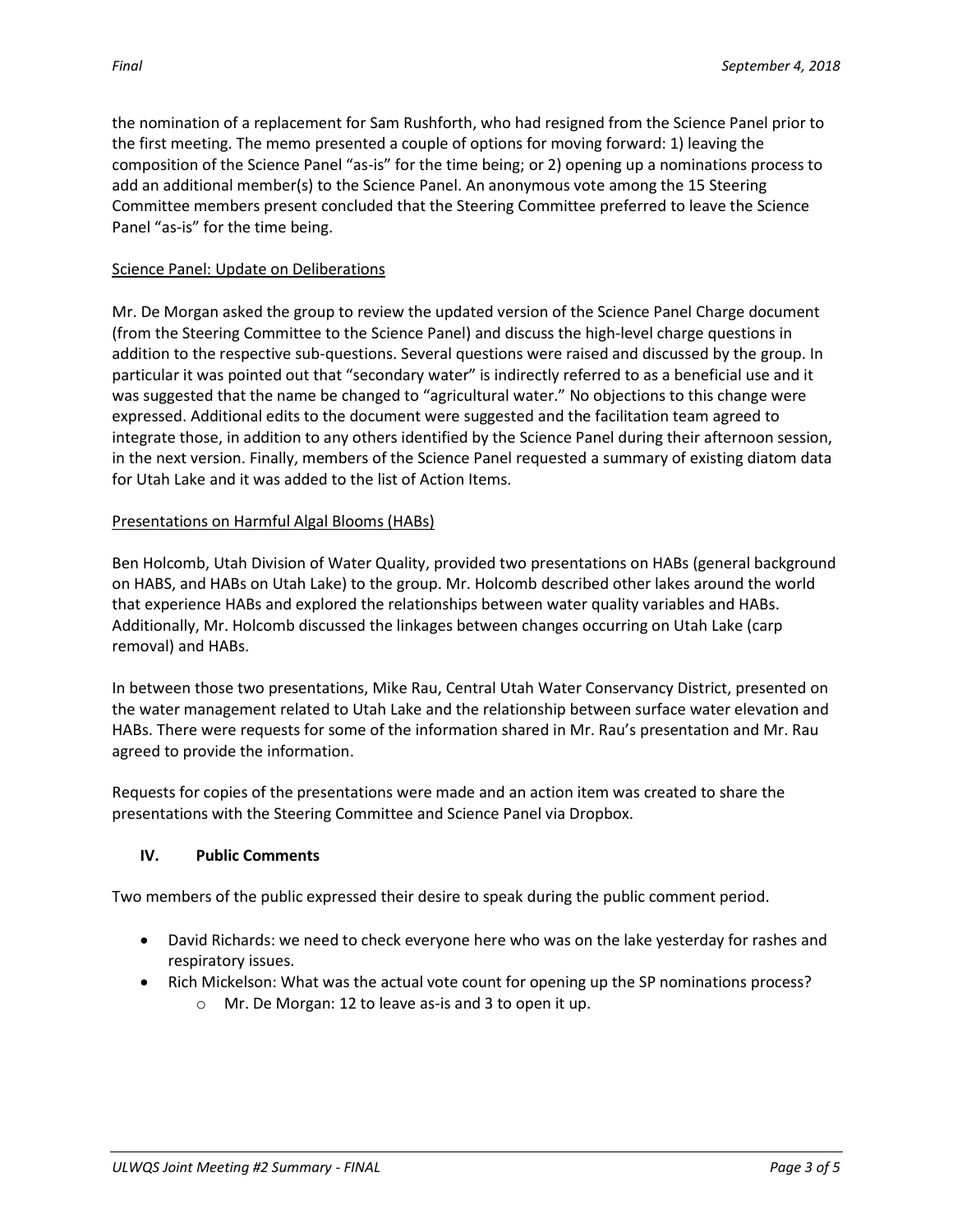## **V. Participation**

#### **Meeting Participants (Name, Organization)**

#### **Members of the Steering Committee:**

- David Barlow, Timpanogos Special Service District POTW
- Cory Pierce, Spanish Fork Public Works Municipal
- Eric Ellis, Utah Lake Commission Co-Chair
- Craig Bostock, Utah County Health Department Public Health
- Erica Gaddis, Utah Division of Water Quality Co-Chair
- Heidi Hoven, National Audubon Society Conservation and Environment
- Chris Keleher, Utah Department of Natural Resources Recreation, Fishing and Sovereign Lands
- Jay Montgomery, Utah County Stormwater Association Stormwater
- Jay Olsen, Utah Department of Agriculture and Food Agriculture
- Nancy Mesner, Utah State University Academia
- Brad Stapley, Springville City Municipal
- Jesse Stewart, Salt Lake City Department of Public Utilities Agriculture/Water Rights/Water Users
- Chris Cline, US Fish and Wildlife Service Fish and Wildlife
- Neal Winterton, City of Orem Municipal
- Gerard Yates, Central Utah Water Conservancy District Water Management of Utah Lake

#### **Alternate Members of the Steering Committee:**

- James Harris, Utah Division of Water Quality
- Jon Hilbert, Jordan Valley Water Conservancy District Agriculture/Water Rights/Water Users
- David Land, Timpanogos Special Service District POTW
- Dave Norman, Lehi City Municipal
- Mike Rau, Central Utah Water Conservancy District Utah Lake Water Management

#### **Members of the Science Panel:**

- Janice Brahney, Utah State University
- Mike Brett, University of Washington
- Soren Brothers, Utah State University
- Greg Carling, Brigham Young University
- Jereme Gaeta, Utah State University
- Mitch Hogsett, Forsgren Associates
- Ryan King, Baylor University
- James Martin, Mississipi State University
- Theron Miller, Wasatch Front Water Quality Council

#### **Members of the Public:**

- Mike Mills
- Richard Nicholson
- David Richards
- Juhn Yuan Su (Adobe Connect)